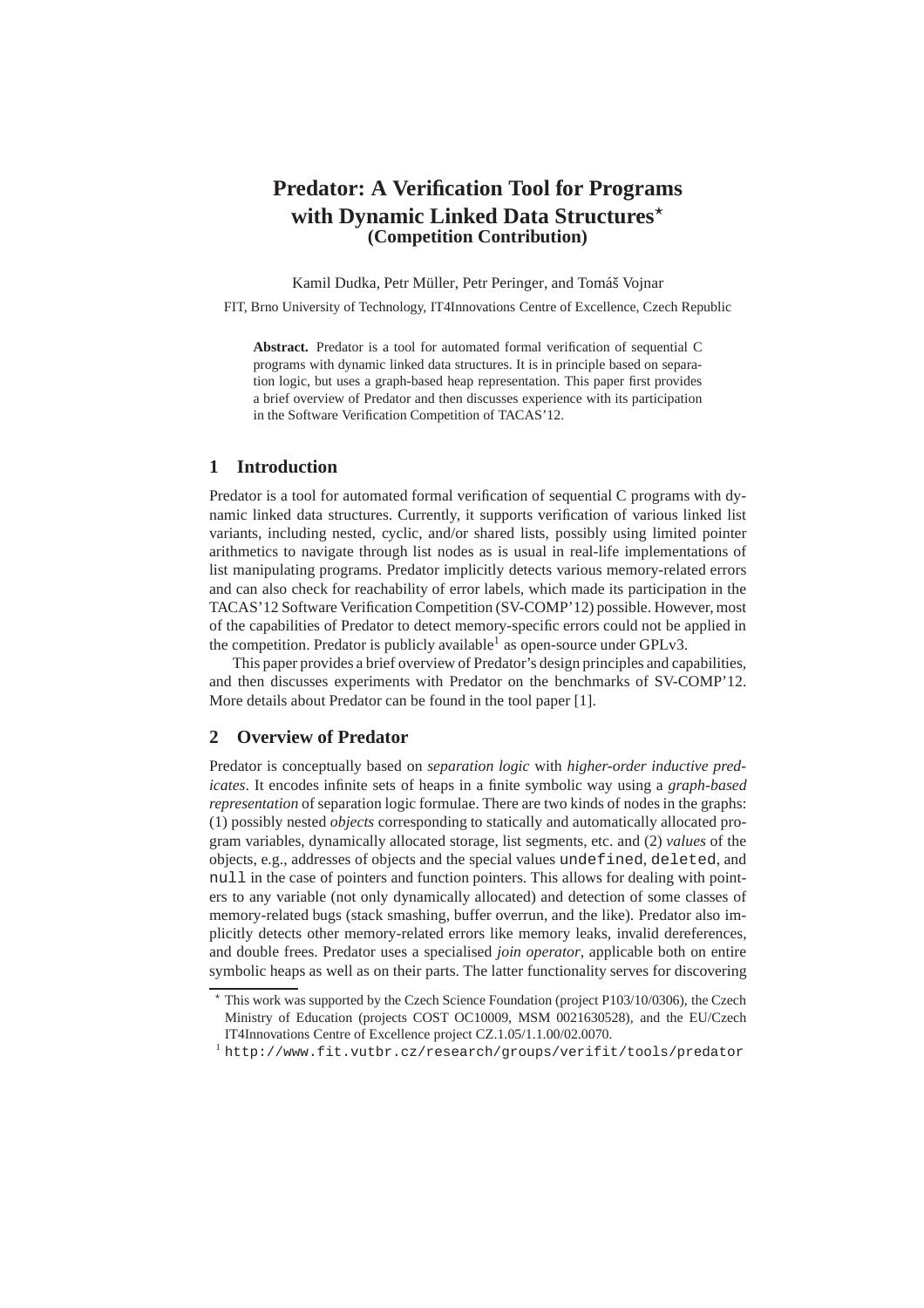new list predicates used for a subsequent abstraction (summarisation) of list segments. The join algorithm is also used for checking entailment of symbolic heaps (by checking that the join of two symbolic heaps produces one of them). Hence, Predator does not use any off-the-shelf decision procedures.

The main goal of Predator is to verify real system code in a fully automated way. Since real-life implementations of lists often use limited *pointer arithmetics* (e.g., in Linux, the list header structure is embedded at any place in list nodes, and pointer arithmetics is used to move within the list nodes), Predator is capable of handling typical patterns of such low-level programming techniques. For this, *offsets* of sub-objects within their encapsulating objects are tracked.

Predator is implemented as a *GCC plug-in*<sup>2</sup>, which brings significant advantages. For the many real-life programs whose production versions are built using GCC, the analysis is performed on the same program representation as the one used for producing the actual binary. GCC has also a very large coverage of what it can parse (standard C and GNU extensions), while other tools, like CIL, used by some other analysers, usually implement only a subset of the C language standard. Further, using GCC allows an easier integration with other commonly used development tools. In particular, Predator presents errors and warnings in the standard GCC format, which many development tools can handle by default.

Predator is written in C++ and uses Boost libraries. The only dependencies that need to be installed are GCC 4.4.6+ with C++ support and CMake. It is recommended to build Predator against a local build of GCC. This can be done in several steps, which are described in the README file<sup>3</sup> of the Predator's distribution. The local build of GCC is fully automated and the whole process takes up to 10 minutes assuming a fast enough Internet connection (needed for downloading GCC sources). The current version of Predator runs on Linux, but the code of the analyser itself is architecture-independent.

#### **3 Experience with Predator**

Predator is distributed with a collection of more than 200 test cases. The test cases include real-world code snippets as well as code focused on corner cases in the use of the dynamic linked data structures. This collection also serves as our internal benchmark for measuring the performance of the tool. The errors sought in these benchmarks are typical memory manipulation errors (memory leakage, double free, etc.) for which no user-provided specification is needed. More information on our test cases can be found in [1]. Four of our test cases were extended by explicit checks of shape properties and sent as a contribution to the SV-COMP'12 benchmarks.

Below, we summarise our experience with Predator from the training phase of SV-COMP'12, describe the results we reached on the competition benchmarks, and discuss problems encountered on particular test cases. We refrain from stating precise quantitative data about our results, which is a part of the presentation of SV-COMP'12 itself.

During the experiments with the training set of test cases of SV-COMP'12, we encountered problems resulting from Predator's implicit detection of memory-related errors (such as invalid dereferences or buffer overruns), which Predator never ignores.

 $2$  Predator uses the low-level GIMPLE representation of the GCC's intermediate code.

<sup>&</sup>lt;sup>3</sup> Instructions specific for the Software Verification Competition held at TACAS'12 are located in the file named README-sv-comp-TACAS-2012available in the distribution of Predator.